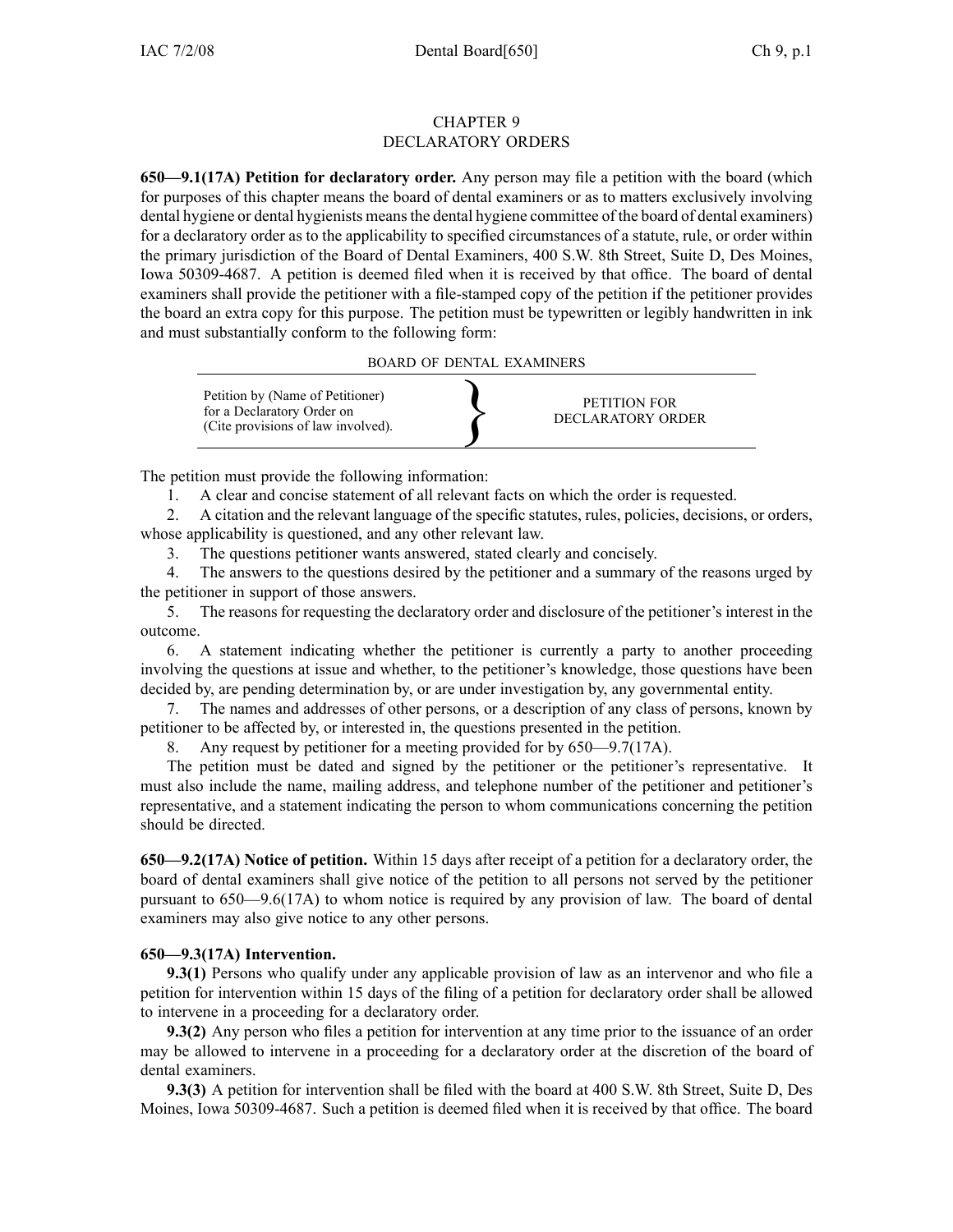of dental examiners will provide the petitioner with <sup>a</sup> file-stamped copy of the petition for intervention if the petitioner provides an extra copy for this purpose. A petition for intervention must be typewritten or legibly handwritten in ink and must substantially conform to the following form:

BOARD OF DENTAL EXAMINERS



The petition for intervention must provide the following information:

1. Facts supporting the intervenor's standing and qualifications for intervention.

2. The answers urged by the intervenor to the question or questions presented and <sup>a</sup> summary of the reasons urged in suppor<sup>t</sup> of those answers.

3. Reasons for requesting intervention and disclosure of the intervenor's interest in the outcome.

4. A statement indicating whether the intervenor is currently <sup>a</sup> party to any proceeding involving the questions at issue and whether, to the intervenor's knowledge, those questions have been decided by, are pending determination by, or are under investigation by, any governmental entity.

5. The names and addresses of any additional persons, or <sup>a</sup> description of any additional class of persons, known by the intervenor to be affected by, or interested in, the questions presented.

6. Whether the intervenor consents to be bound by the determination of the matters presented in the declaratory order proceeding.

The petition must be dated and signed by the intervenor or the intervenor's representative. It must also include the name, mailing address, and telephone number of the intervenor and intervenor's representative, and <sup>a</sup> statement indicating the person to whom communications should be directed.

**650—9.4(17A) Briefs.** The petitioner or any intervenor may file <sup>a</sup> brief in suppor<sup>t</sup> of the position urged. The board of dental examiners may reques<sup>t</sup> <sup>a</sup> brief from the petitioner, any intervenor, or any other person concerning the questions raised.

**650—9.5(17A)Inquiries.** Inquiries concerning the status of <sup>a</sup> declaratory order proceeding may be made to the Executive Director, Board of Dental Examiners, 400 S.W. 8th Street, Suite D, Des Moines, Iowa 50309-4687.

# **650—9.6(17A) Service and filing of petitions and other papers.**

**9.6(1)** *When service required.* Except where otherwise provided by law, every petition for declaratory order, petition for intervention, brief, or other paper filed in <sup>a</sup> proceeding for <sup>a</sup> declaratory order shall be served upon each of the parties of record to the proceeding, and on all other persons identified in the petition for declaratory order or petition for intervention as affected by or interested in the questions presented, simultaneously with their filing. The party filing <sup>a</sup> document is responsible for service on all parties and other affected or interested persons.

**9.6(2)** *Filing—when required.* All petitions for declaratory orders, petitions for intervention, briefs, or other papers in <sup>a</sup> proceeding for <sup>a</sup> declaratory order shall be filed with the Board of Dental Examiners, 400 S.W. 8th Street, Suite D, Des Moines, Iowa 50309-4687. All petitions, briefs, or other papers that are required to be served upon <sup>a</sup> party shall be filed simultaneously with the board of dental examiners.

**9.6(3)** *Method of service, time of filing, and proof of mailing.* Method of service, time of filing, and proof of mailing shall be as provided by 650—Chapter 51.

**650—9.7(17A) Consideration.** Upon reques<sup>t</sup> by petitioner, the board of dental examiners mustschedule <sup>a</sup> brief and informal meeting between the original petitioner, all intervenors, and the board of dental examiners, <sup>a</sup> member of the board of dental examiners, or <sup>a</sup> member of the staff of the board of dental examiners, to discuss the questions raised. The board of dental examiners may solicit comments from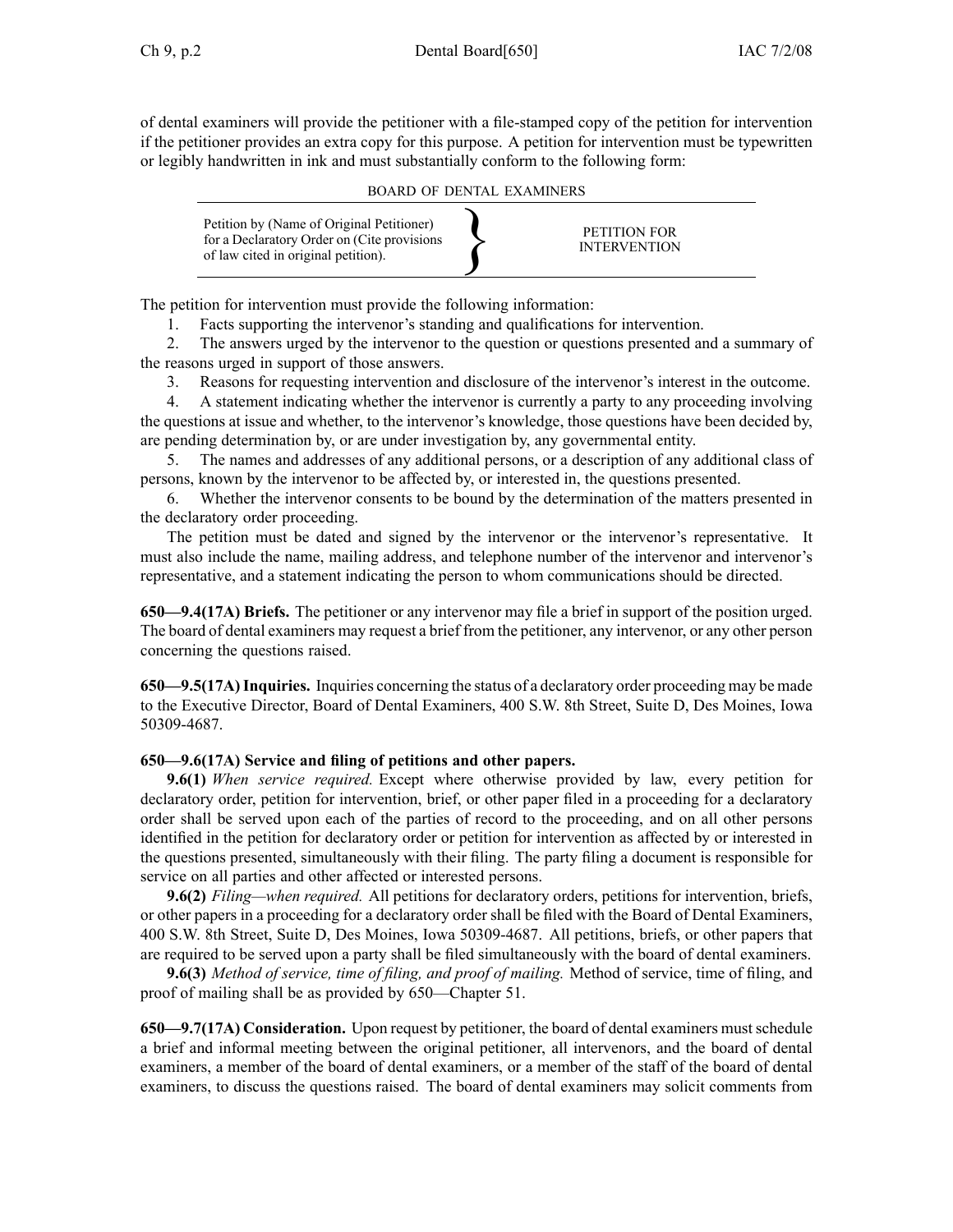any person on the questions raised. Also, comments on the questions raised may be submitted to the board of dental examiners by any person.

### **650—9.8(17A) Action on petition.**

**9.8(1)** Within the time allowed by 1998 Iowa Acts, chapter 1202, section 13(5), after receipt of a petition for <sup>a</sup> declaratory order, the board of dental examiners or designee shall take action on the petition as required by 1998 Iowa Acts, chapter 1202, section 13(5).

**9.8(2)** The date of issuance of an order or of a refusal to issue an order is as defined in 650—Chapter 51.

### **650—9.9(17A) Refusal to issue order.**

**9.9(1)** The board of dental examiners shall not issue <sup>a</sup> declaratory order where prohibited by 1998 Iowa Acts, chapter 1202, section 13(1), and may refuse to issue <sup>a</sup> declaratory order on some or all questions raised for the following reasons:

1. The petition does not substantially comply with the required form.

2. The petition does not contain factssufficient to demonstrate that the petitioner will be aggrieved or adversely affected by the failure of the board of dental examiners to issue an order.

3. The board of dental examiners does not have jurisdiction over the questions presented in the petition.

4. The questions presented by the petition are also presented in <sup>a</sup> current rule making, contested case, or other agency or judicial proceeding, that may definitively resolve them.

5. The questions presented by the petition would more properly be resolved in <sup>a</sup> different type of proceeding or by another body with jurisdiction over the matter.

6. The facts or questions presented in the petition are unclear, overbroad, insufficient, or otherwise inappropriate as <sup>a</sup> basis upon which to issue an order.

7. There is no need to issue an order because the questions raised in the petition have been settled due to <sup>a</sup> change in circumstances.

8. The petition is not based upon facts calculated to aid in the planning of future conduct but is, instead, based solely upon prior conduct in an effort to establish the effect of that conduct or to challenge an agency decision already made.

9. The petition requests <sup>a</sup> declaratory order that would necessarily determine the legal rights, duties, or responsibilities of other persons who have not joined in the petition, intervened separately, or filed <sup>a</sup> similar petition and whose position on the questions presented may fairly be presumed to be adverse to that of petitioner.

10. The petitioner requests the board of dental examiners to determine whether <sup>a</sup> statute is unconstitutional on its face.

**9.9(2)** A refusal to issue <sup>a</sup> declaratory order must indicate the specific grounds for the refusal and constitutes final agency action on the petition.

**9.9(3)** Refusal to issue <sup>a</sup> declaratory order pursuan<sup>t</sup> to this provision does not preclude the filing of <sup>a</sup> new petition that seeks to eliminate the grounds for the refusal to issue an order.

**650—9.10(17A) Contents of declaratory order—effective date.** In addition to the order itself, <sup>a</sup> declaratory order must contain the date of its issuance, the name of petitioner and all intervenors, the specific statutes, rules, policies, decisions, or orders involved, the particular facts upon which it is based, and the reasons for its conclusion.

A declaratory order is effective on the date of issuance.

**650—9.11(17A) Copies of orders.** A copy of all orders issued in response to <sup>a</sup> petition for <sup>a</sup> declaratory order shall be mailed promptly to the original petitioner and all intervenors.

**650—9.12(17A) Effect of <sup>a</sup> declaratory order.** A declaratory order has the same status and binding effect as <sup>a</sup> final order issued in <sup>a</sup> contested case proceeding. It is binding on the board of dental examiners, the petitioner, and any intervenors (who consent to be bound) and is applicable only in circumstances